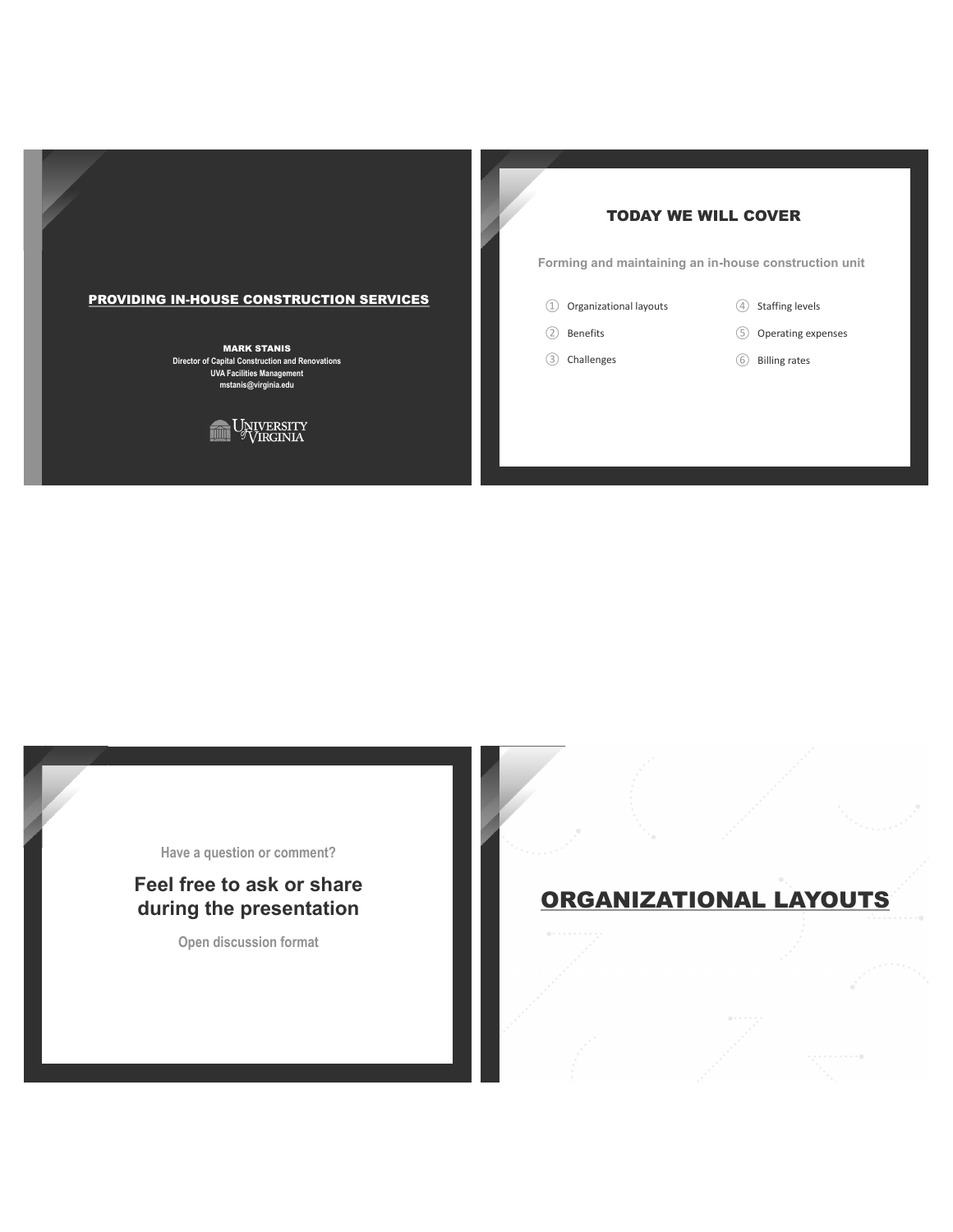

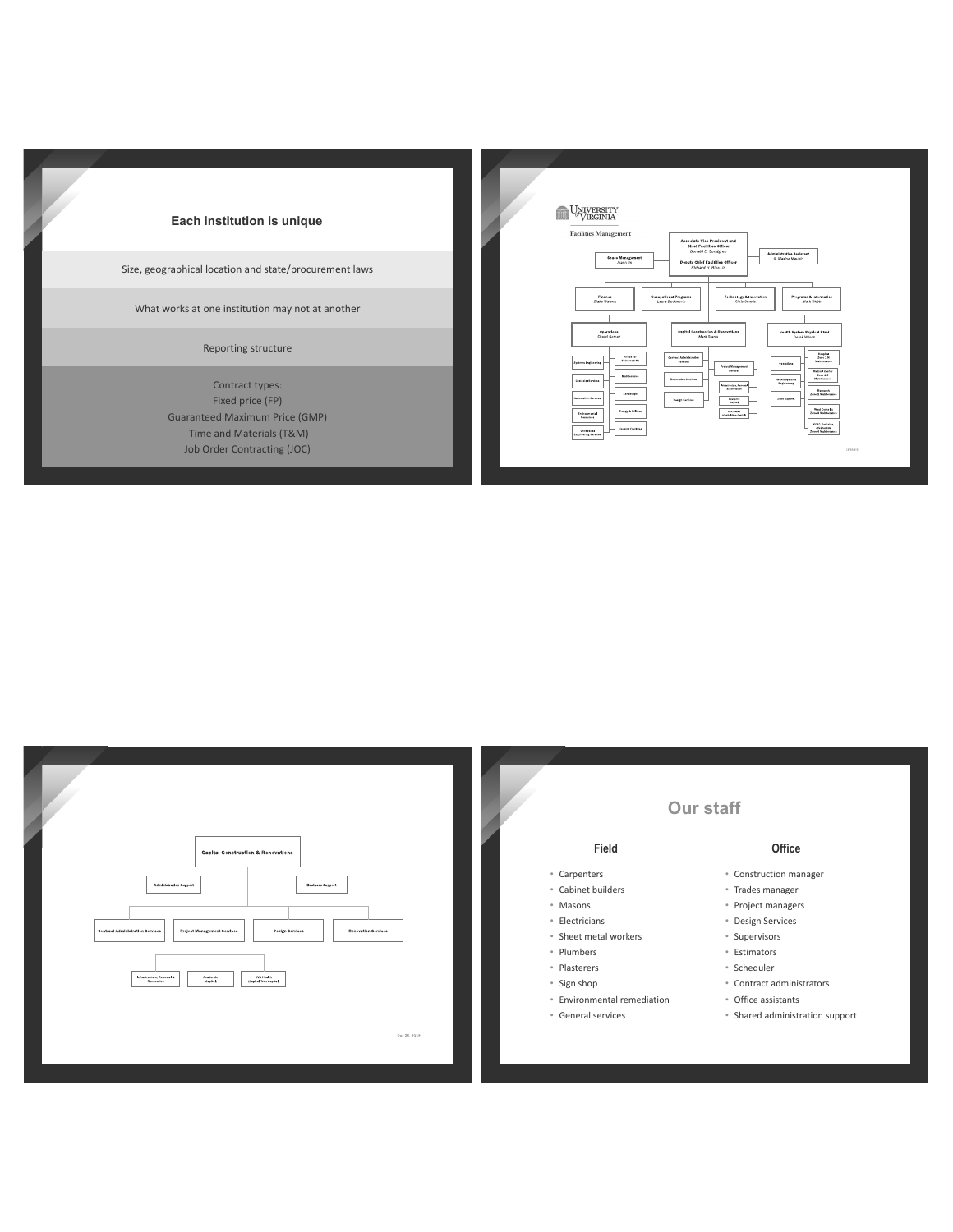



How can smaller institutions adapt concepts of larger institutions?

**Questions and/or comments?**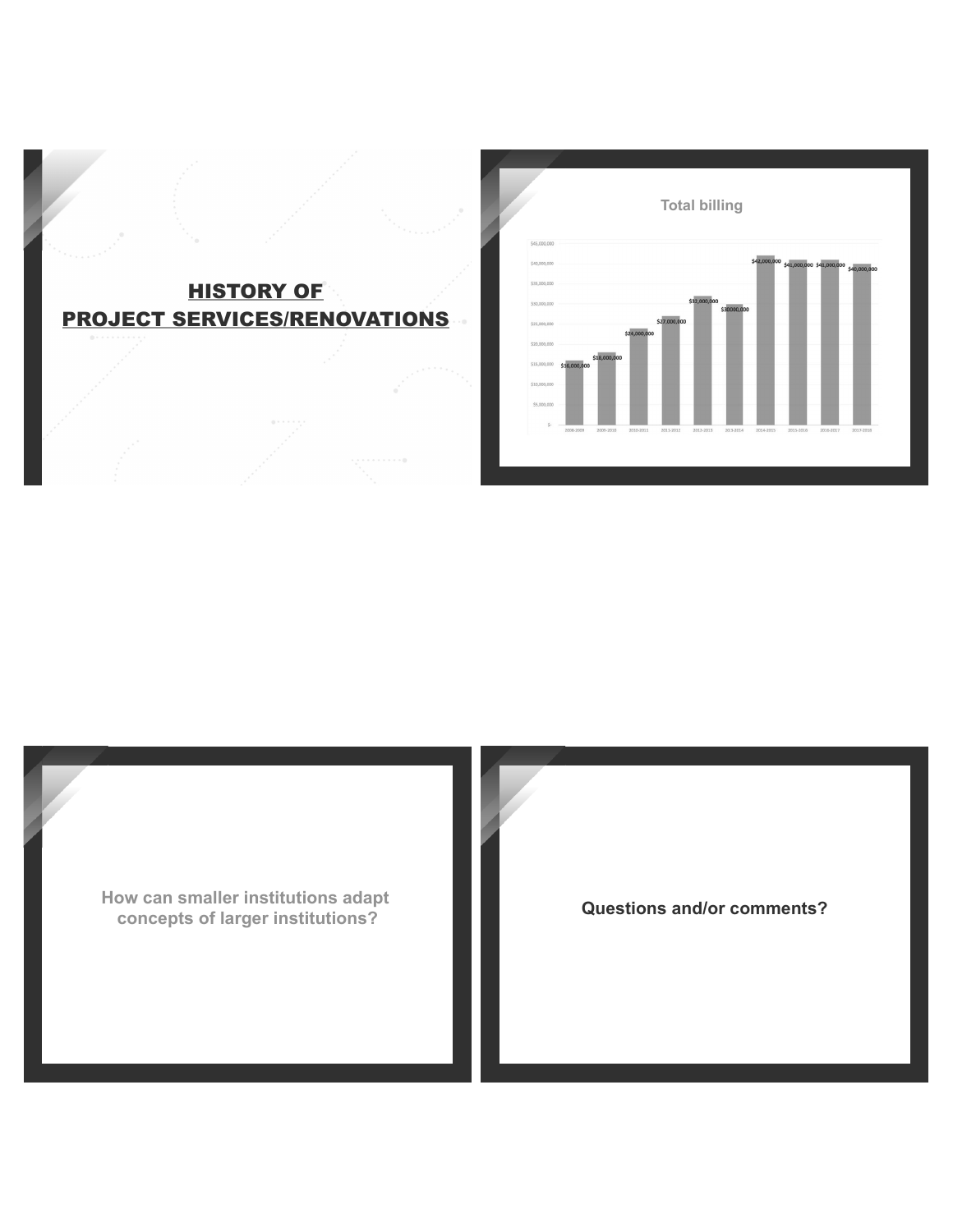# **GROUP ACTIVITY**

At your tables, list 1-2 benefits and challenges<br>
.... of an in-house construction group.

### **Sample benefits**

- Share a common mission with the institution
- Ownership and partner with maintenance staff
- · Higher quality work
- Lower construction costs
- Lower project costs
- · Institutional knowledge
- · Increased responsiveness
- · Emergency response



**BENEFITS**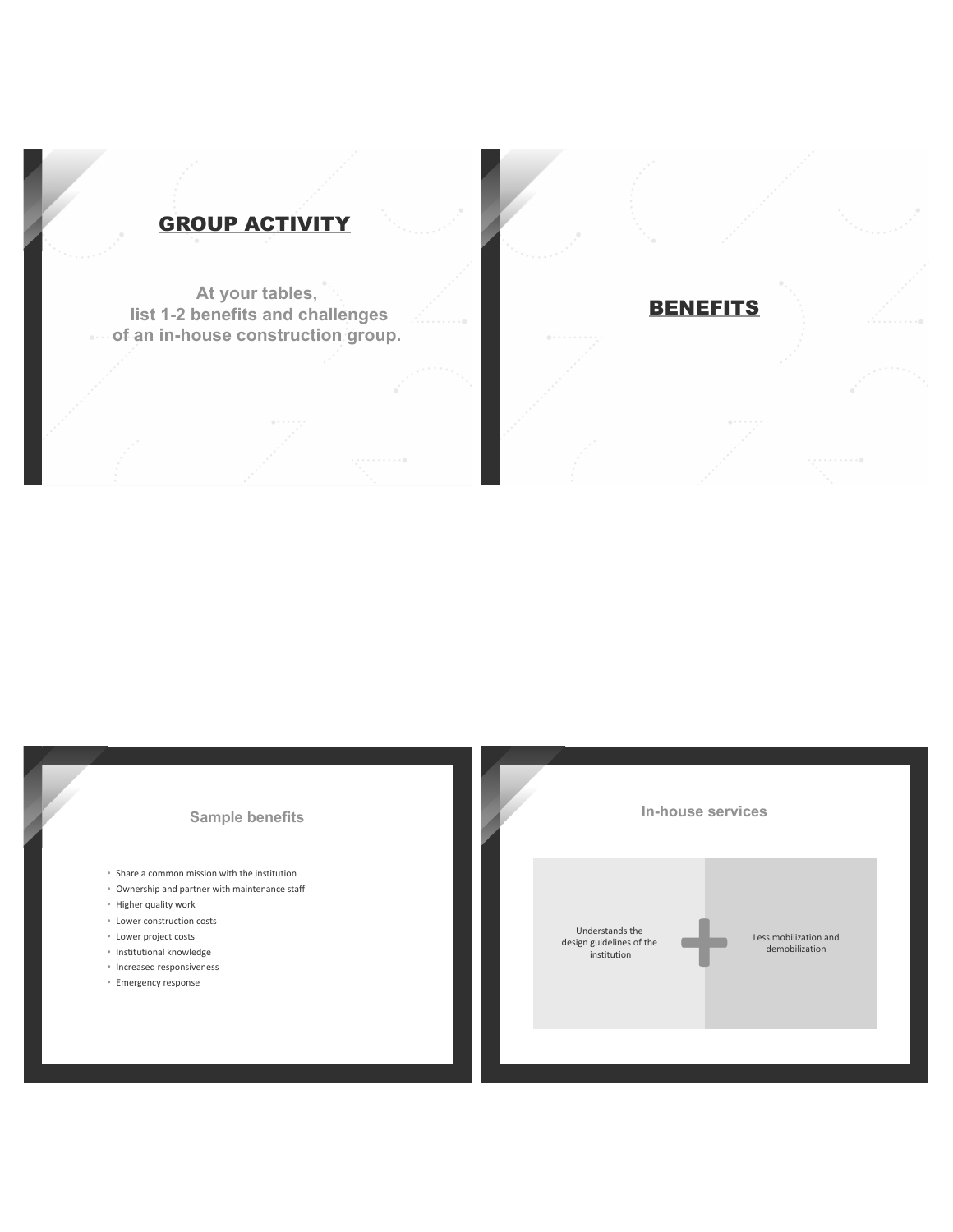### **Thornton Hall renovation**

- Thornton Hall Plaza<br>• New accessibility ramps to Thornton A-wing, large planters<br>• and wide brick walkway.<br>• Fixed price \$500,000.00 - Construction Start – 5/23/2016 – Construction Complete –<br>8/15/2016
- 

### Thornton Hall Classroom A120

- **EXAMPLE AND ASSISTED AND SET AND SET AND ASSISTED ASSISTED ASSISTED**<br>Classroom size<br>Fixed Price \$330,000.00
- rixeu riiue >330,000.00<br>- Construction Start 5/23/2016 Construction Complete –<br>8/15/2016

### **Thornton Hall Dean's Suite**

- Figure 1.1 Figure 2016<br>• Full renovation of the Dean's Suite and SEAS Offices<br>• Fixed Price \$820,000.00
- Construction Start = 5/23/2016 Construction Complete –<br>8/15/2016

- **Thornton Hall C-wing**<br>
\*  $2^{nd}$  and  $3^{rd}$  floor renovation creating Project<br>
Room/Lounge and Admin Office on the  $3^{rd}$  Floor
- Fixed Price \$1.4 Million<br>Fixed Price \$1.4 Million<br>Construction Start 01/15/2016 Construction<br>Complete 8/15/2016

- Thornton Hall Darden Court Walkway<br>• New Walkway to match North Courtyard Walkway<br>• Fixed Price \$100,000.00
- Construction Start  $6/1/2016$  Construction Complete 8/15/2016



**UNIVERSITY OF VIRGINIA** Thurston Hall



**UNIVERSITY OF VIRGINIA** Thurston Hall



**UNIVERSITY OF VIRGINIA** Thurston Hall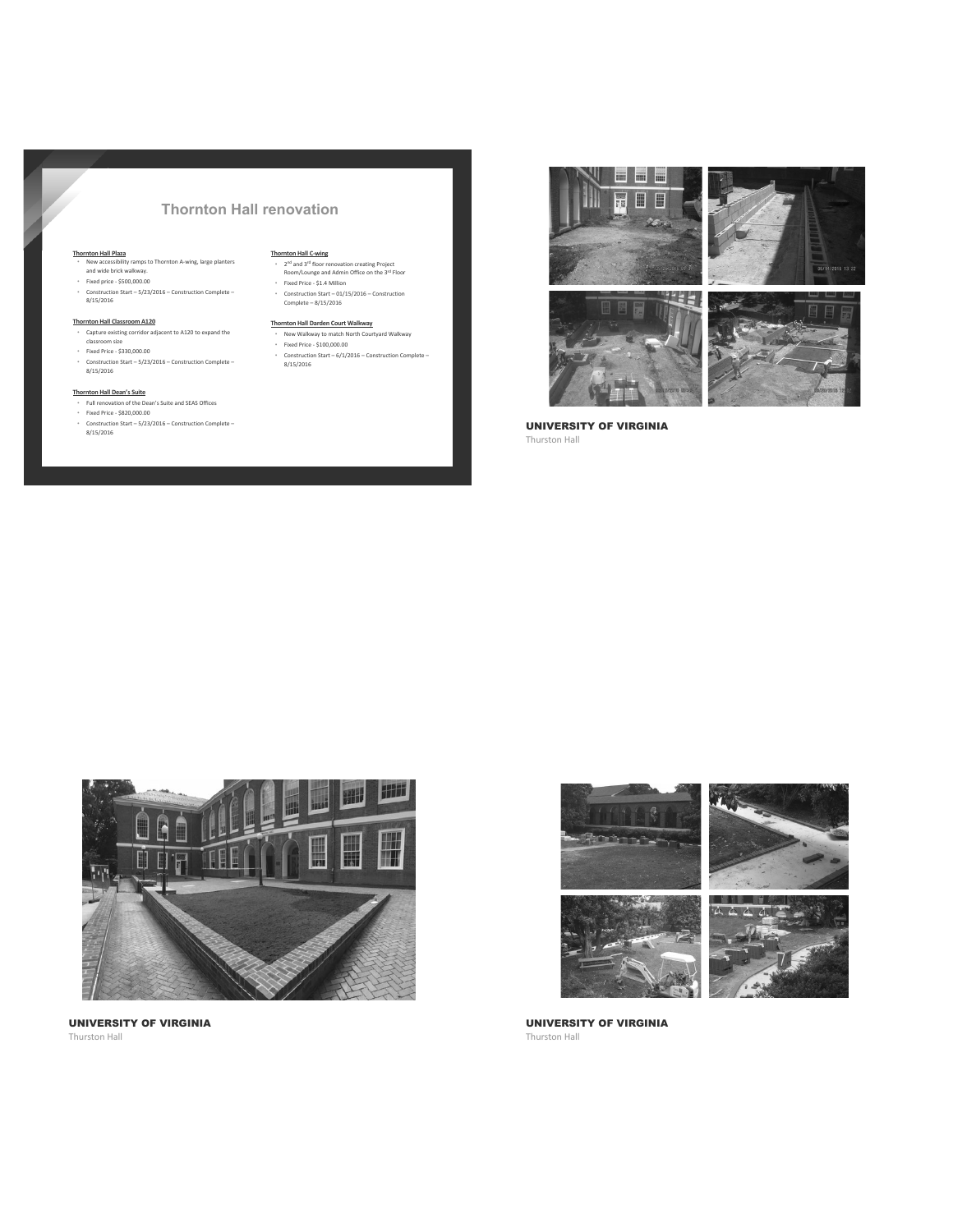

## **Challenges with in-house construction**

- Fixed workforce with a varying<br>workload
- · Different procurement laws
- Ability to hire temp/contract labor
- · Union workforce and non-union labor in some areas
- · Billing rates (regular vs. OT)
- · Workload level
- · Fleet management
- Client perception
- Local contractors perception
- \* Accounting process not designed for<br>construction services billing

**Questions and/or comments?** 

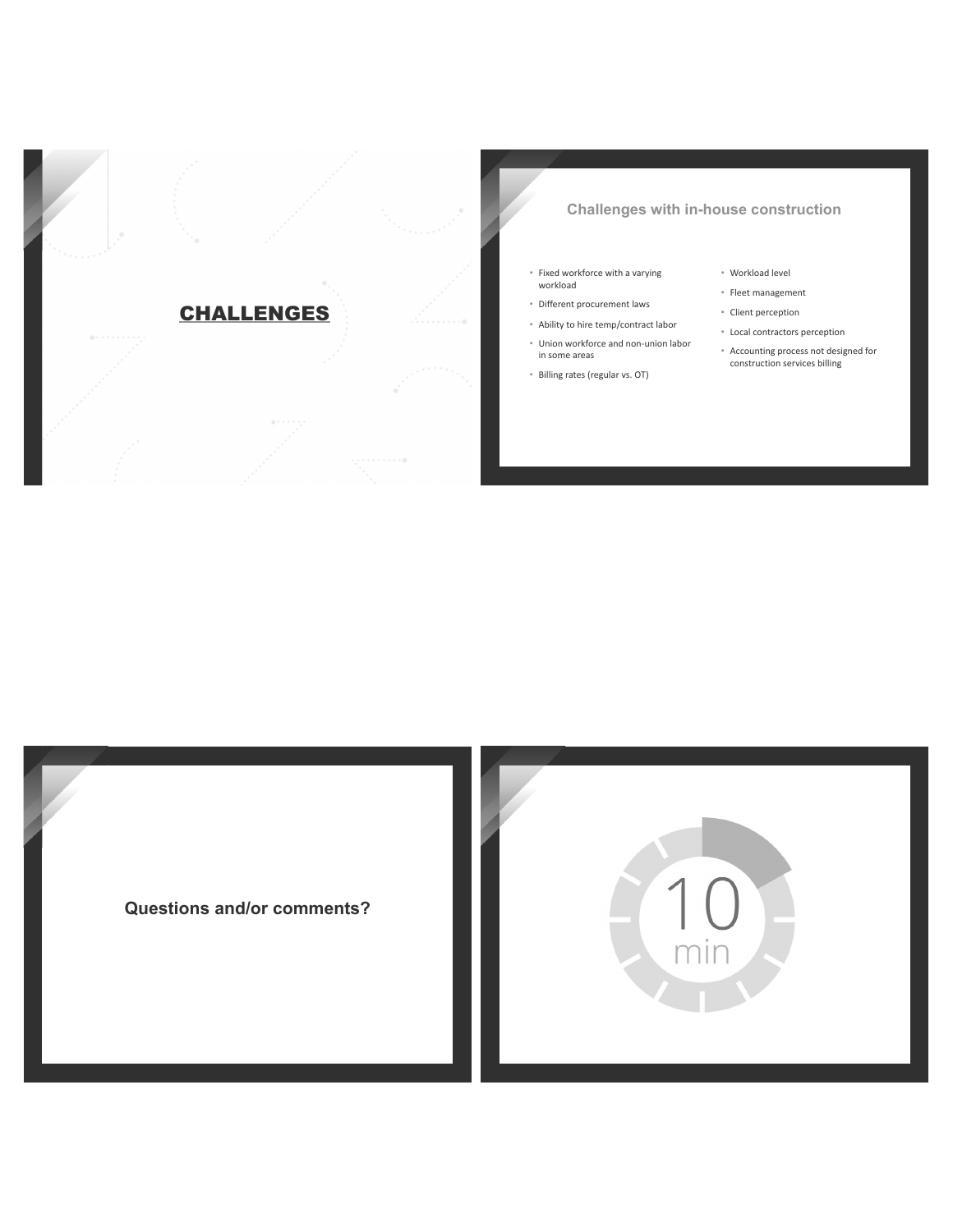

How do you set your staffing levels?

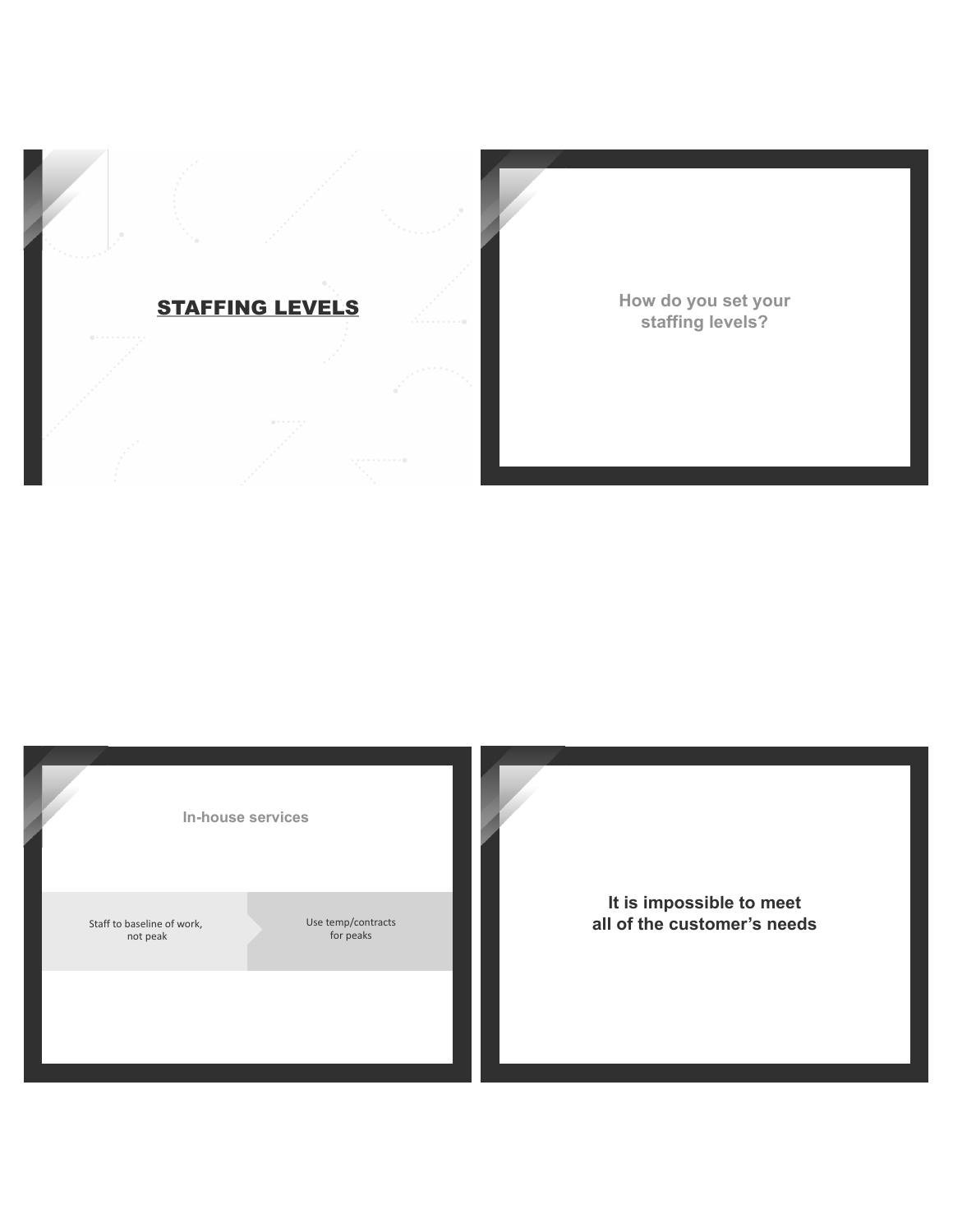



**Questions and/or comments?**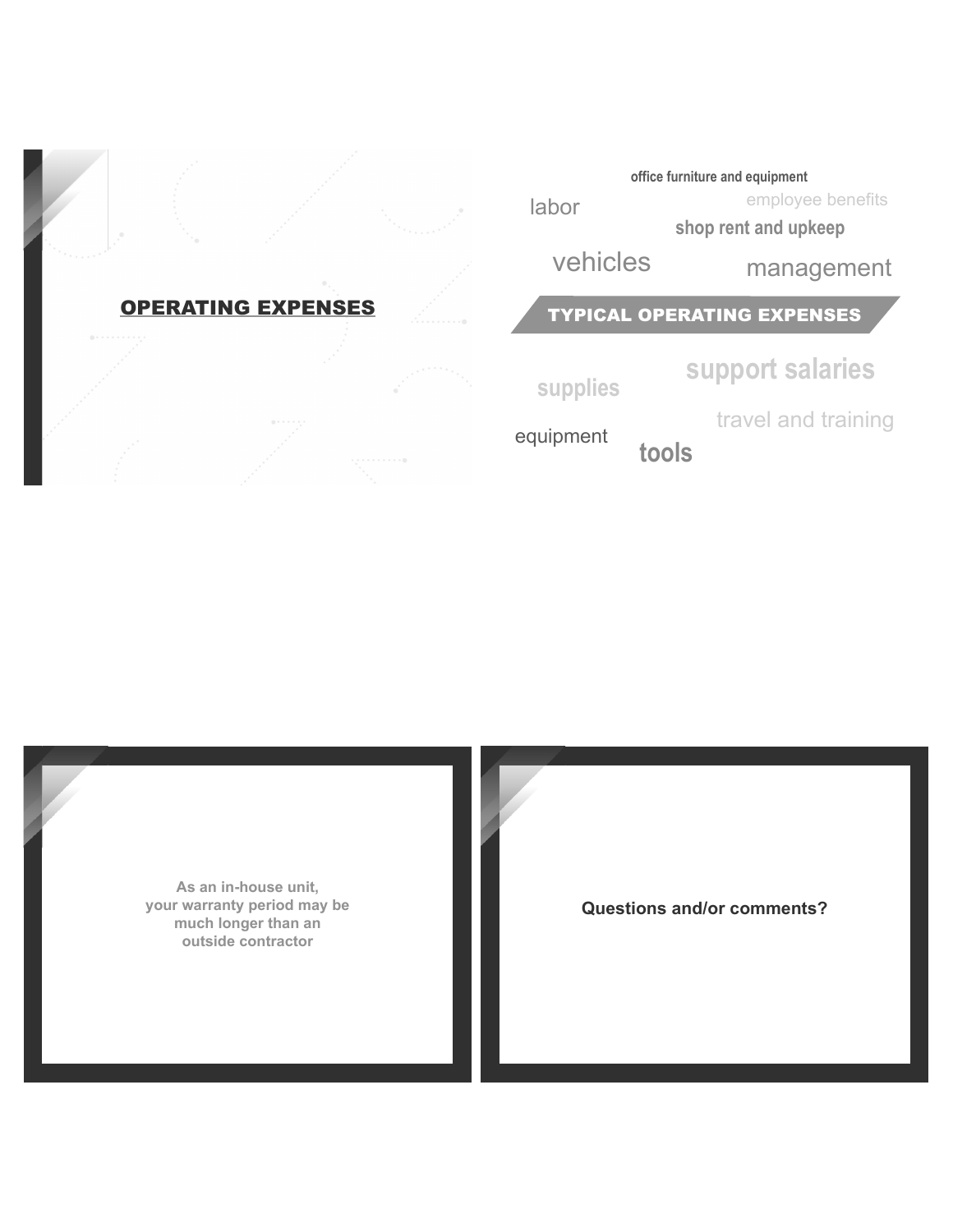

How do you set a budget for each project?

You must know your billing rates.

### **Billing rates rule of thumb**

Recharge rates should be approximately twice the employee's direct wages

1x for the employees' direct wages

.35x for benefits

.25x for non-billable time

.40x for supervision and support

## **Estimating and bidding**

- **Estimating quantities and effort-hours**
- Client should be given the option to use or not use in-house services
- Bidding against the market
- · Fixed price work (FP)
- Time and materials basis (T&M)
- · Guaranteed maximum price (GMP)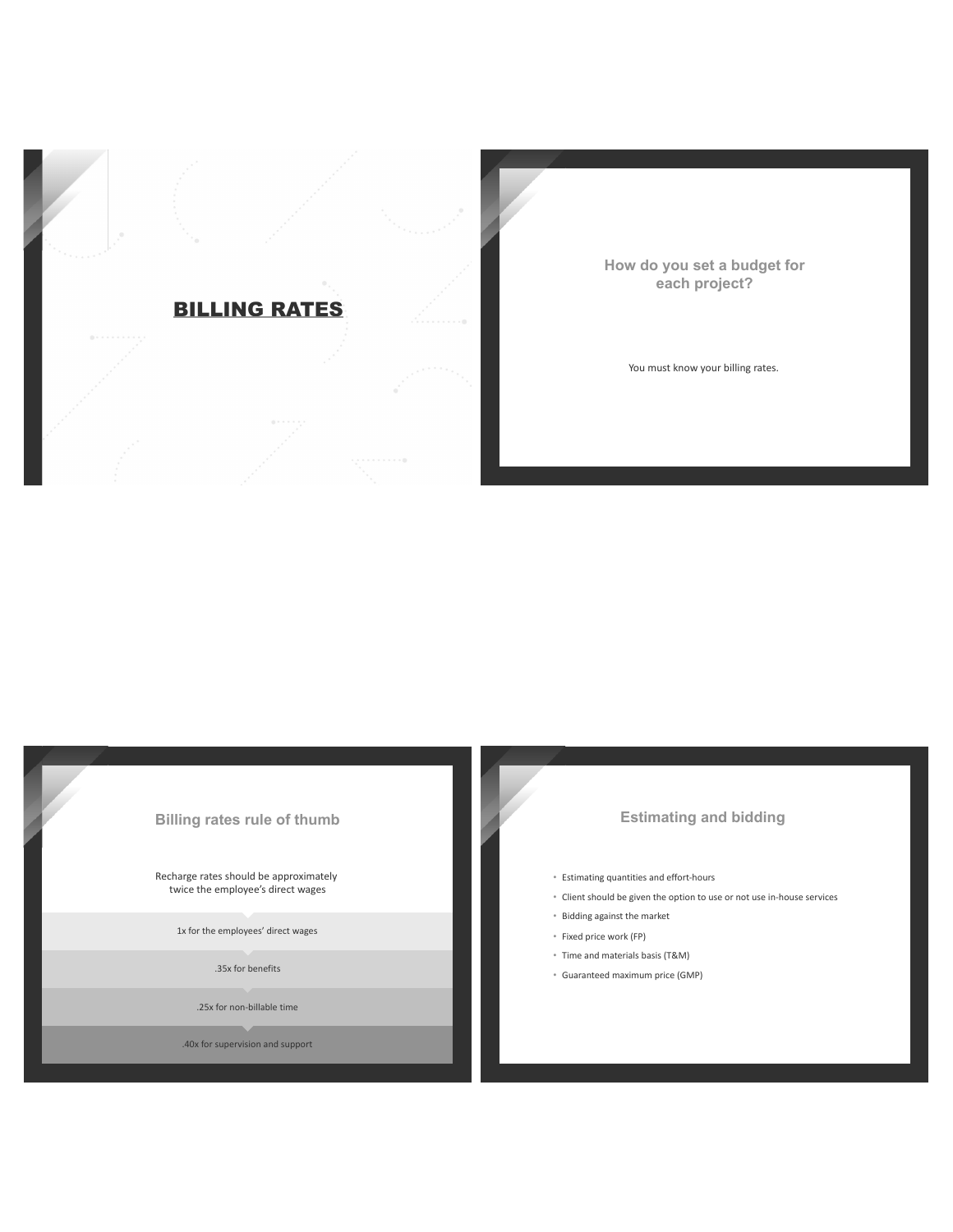### **Profit and loss**

- Project profit/loss limits
- Overall profit/loss distribution
- Profit/loss carryover

What is an acceptable profit loss?

# Scope creep

Incremental changes in the scope of work that eat into the "margin"

Change orders

### **Market niche**

- What is your target market?
- Services offered and not offered?
- Practical and imposed project size limitations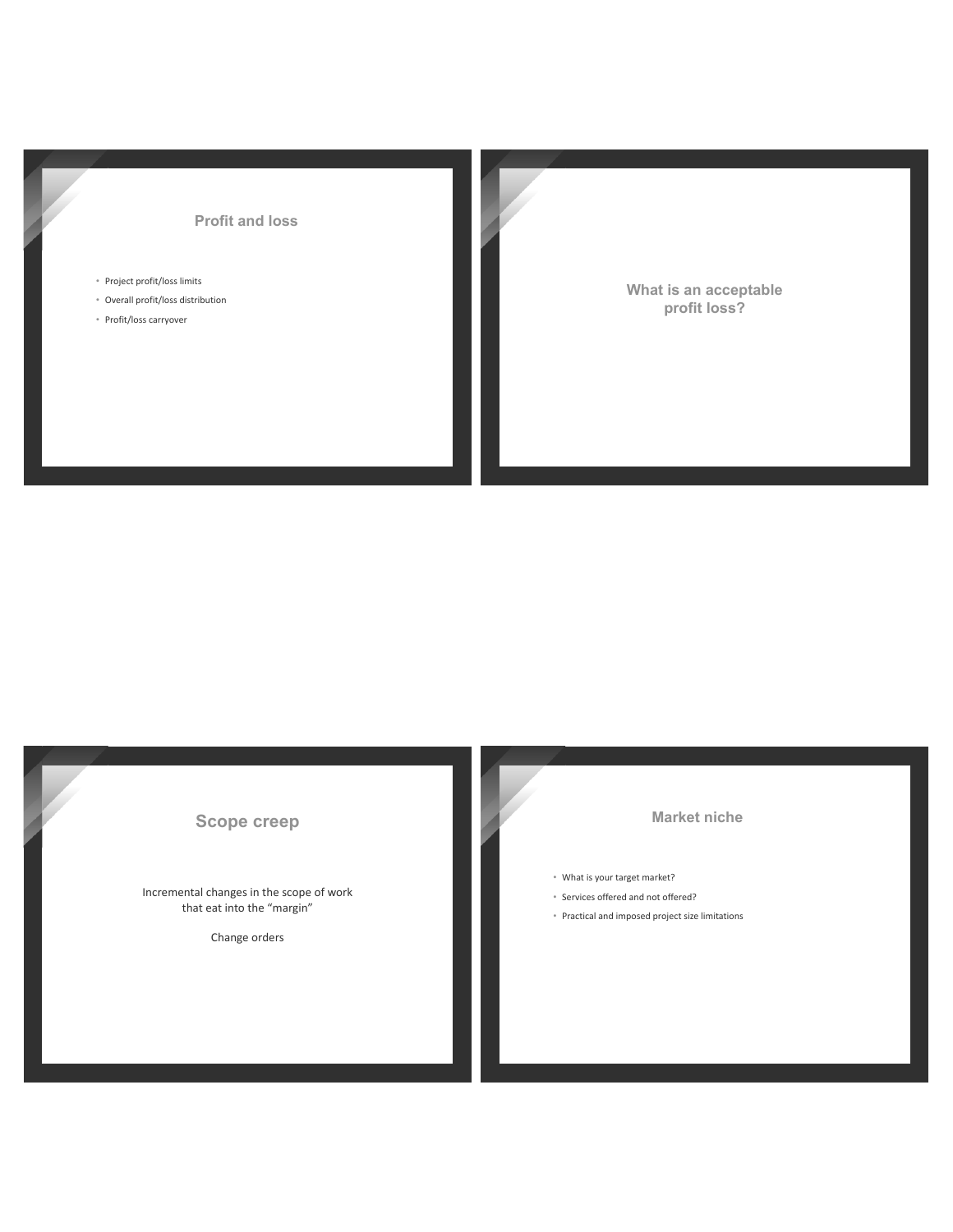# **AIA<br>Continuing<br>Education Provider**

### **Explanation of AIA credits**

Credit(s) earned on completion of this course will be reported to American Institute of<br>Architects (AIA) Continuing Education Session (CES) for AIA members.

Certificates of Completion for both AIA<br>members and non-AIA members are available upon request.

This course is registered with AIA CES for continuing professional education. As such, it<br>does not include content that may be deemed or construed to be an approval or endorsement<br>by the AIA of any material of construction or any method or manner of handling, using,<br>distributing, or dealing in any material or product.

Questions related to specific materials, methods, and services will be addressed at the conclusion of this presentation.



**AIA**<br>**Continuing**<br>**Education**<br>Provider

Course description

Discuss effective processes and procedures for providing in-house construction services. Review staffing and organization, workload management and leveling, budgeting, recharge rate structures, billing procedures, and productivity and incentives to perform.

Faculty Member: Mark Stanis

**AIA**<br>**Continuing**<br>**Education**<br>Provider

### Learning objectives

- Discuss staffing and workload management
- Discuss effective processes and procedures for in-house construction services
- $\ddot{\phantom{0}}$ Discuss organization, budgeting, recharge rate structures, and billing procedures
- Discuss productivity and incentives